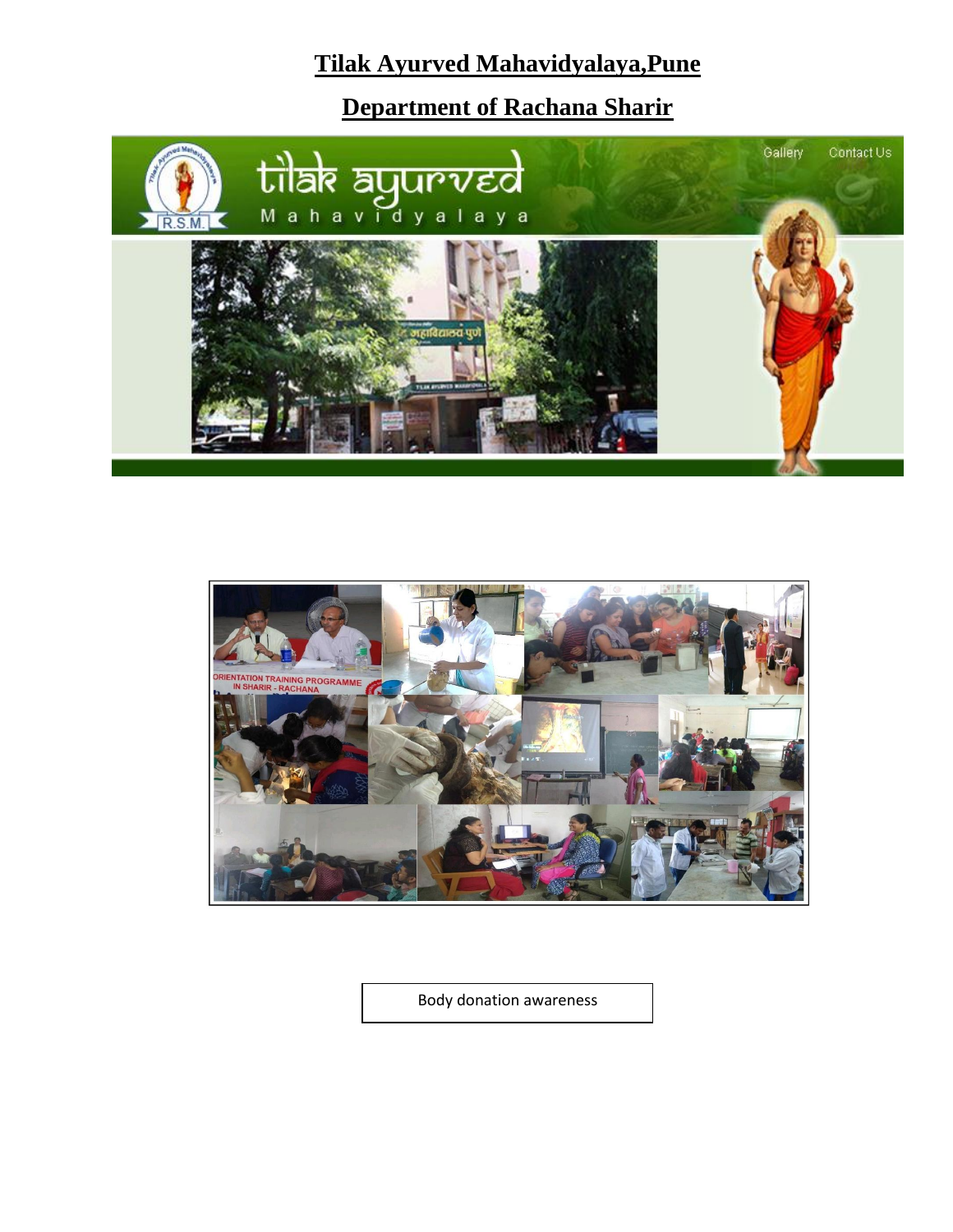

Quiz on anatomy

#### **Overview**:

Department of Rachana Sharir is equipped with state of art models, self-explanatory charts, and fine specimens ranging from fetuses to complete spinal cord with brain. Department provides expert knowledge of both Ayurvedic principles and modern Anatomical skills. Department also runs body donation program which facilitates our students to gain precise anatomical knowledge through dissection. Department encourages various researches, departmental projects to be conducted by our keen postgraduate students and faculty. Department also emphasizes on application-based learning of Ayurvedic principles for our students, both under-graduate and post-graduate.

#### **Programs Offered**:

The Department of RACHANA SHARIR offers the following programs:

- B.A.M.S.(Ayurved) ---- Ayurvedacharya -- I Professional Year
- M.D.--------- Ayurved Vachaspati, No. of Current Students: 15
- Ph.D.------------ No. of Current Students: 06 ADMITTED IN 2021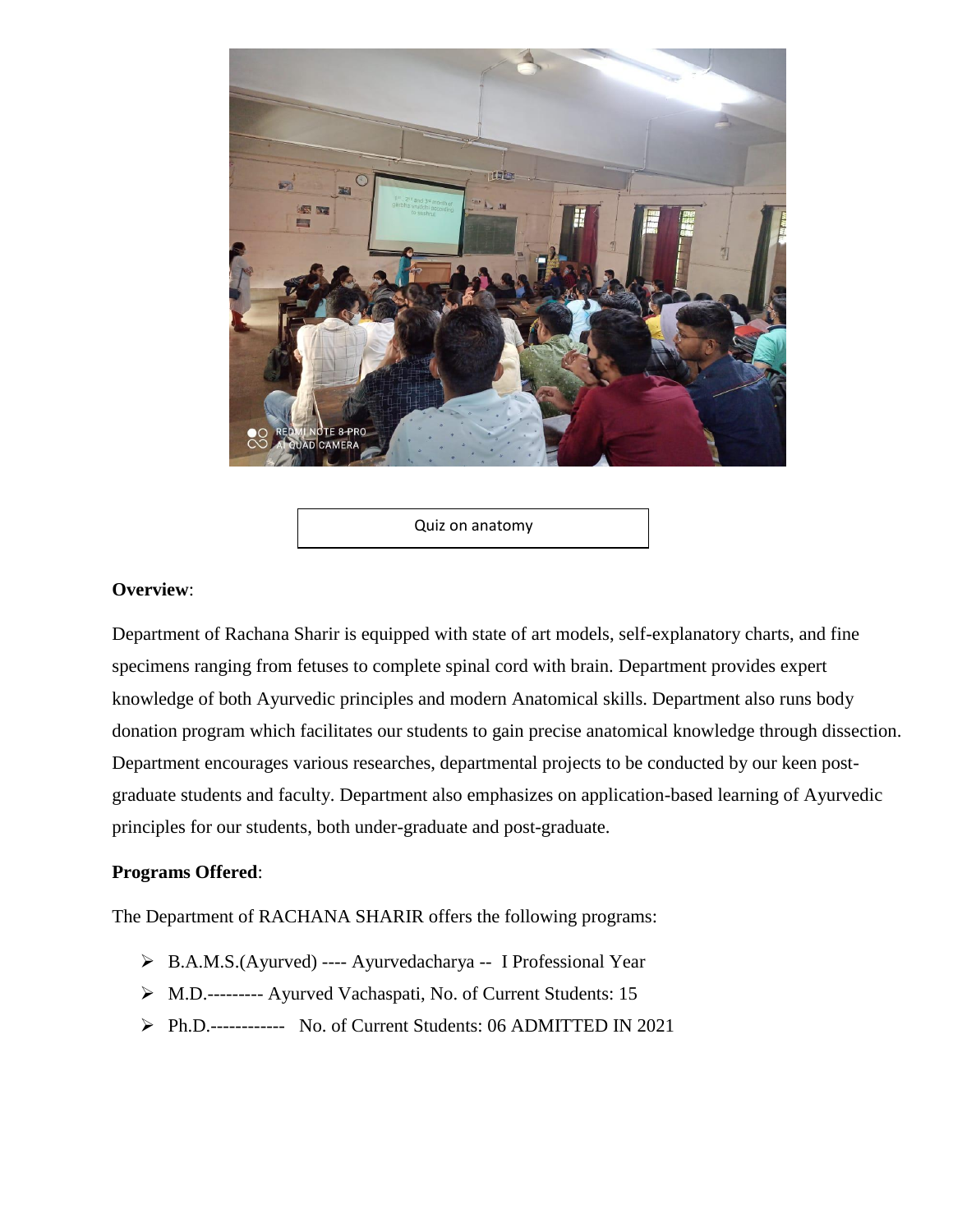## **Key Features:**

- $\triangleright$  Highlights Expert Staff, Availability of bodies for dissection, Various models based on Ayurved Sharir and Anatomy.
- **Infrastructure**:
- No. of Charts: 152
- No. of Models: 84
- No. of Specimens: 187
- No. of Instruments: 228
- Departmental Library:

Books: 64 Dissertations/Thesis: 68 CD's: 20 Journals: 12

## **Faculty Members:**

Latest passport Size Photo



| Vd. (Mrs.) S V. Patil   |
|-------------------------|
| Vd. (Miss) S.S.Chopde   |
| Vd. (Mrs.) R.V.Shah     |
| Vd. (Mrs.) P.M.Kulkarni |
| Vd. Harshad Kulkarni    |



M.D. (Rachana Sharir) Asso. Professor(UG) M.D. (Rachana Sharir) Asso. Professor(PG) M.D. (Rachana Sharir) Assi. Professor(UG)





Vd. (Mrs.) S V.Patil M.D. (Rachana Sharir) Professor(UG) & H.O.D. M.D. (Rachana Sharir) Assi. Professor(PG)

## **Activities of the Department**:

## **Regular:**

- Teaching:
	- 1. Teaching: a) Theory & dissection for UG & PG students.

b) Guest Lectures for UG & PG students

c) Quiz for UG students

- UG and PG Teaching in 3-4 lines
- Visits / Associations:

Other Activities: a) Embalming

- b) Mummification
- c) Specimen preparation & mounting
- d) Mounting of prosthetic specimen
- e) Model making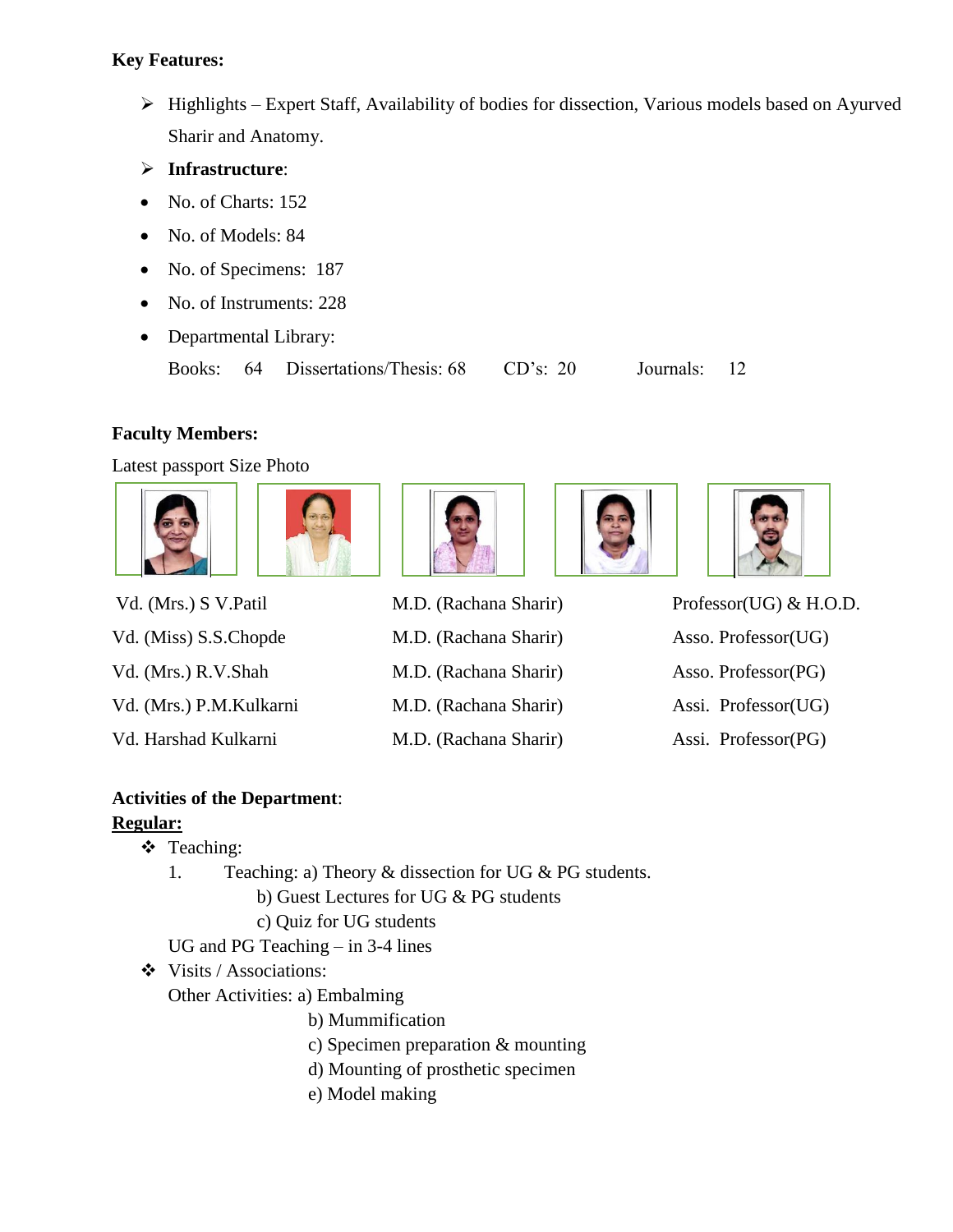f) Collection of ayurvedic exemplification

g) Display of Fetal dissection & month wise fetal development

h) Brain removal

i) Lecture for foreign students by faculty

j)Body Donation awareness program

## **Paper/Poster Presentation/Participation/Lecture at National/International Conferences/Seminar/Workshop:**

| <b>Sr</b> | Name of the                     | Name of the Conference / Event                                 | <b>Place of the</b>                                                            | Date of the          |  |  |  |
|-----------|---------------------------------|----------------------------------------------------------------|--------------------------------------------------------------------------------|----------------------|--|--|--|
| No.       | <b>Teacher/Student</b>          |                                                                | <b>Conference/Eve</b>                                                          | Conference/          |  |  |  |
|           |                                 |                                                                | nt                                                                             | <b>Event</b>         |  |  |  |
|           | <b>Information of Teachers:</b> |                                                                |                                                                                |                      |  |  |  |
| 1)        | Vd. Sarika Chopde               | National Webinar on Ayurved and<br>lifestyle related disorders | Rajarambapu<br>Patil Ayurved<br>College,<br>Islampur                           | 1 May 2021           |  |  |  |
| 2)        | Vd. Sarika Chopde               | National Webinar on Clinical Aspect of<br>Rachana Sharir       | Aryangla<br>Vaidyak<br>Mahavidyala,<br>Satara                                  | 19 July 2021         |  |  |  |
| 3)        | Vd. Sarika Chopde               | National Webinar on Update in Marma<br>Chikitsa                | Ayurved<br>College, Nashik                                                     | 5 August<br>2021     |  |  |  |
| 4)        | Vd. Sarika Chopde               | <b>Advanced Research Methodology</b><br>Workshop               | <b>MUHS</b>                                                                    | 14-18 June<br>2021   |  |  |  |
| 5)        | Vd. Sarika Chopde               | National Webinar on Neuroanatomy                               | Sumatibhai Shah<br>Ayurved<br>Mahavidyalaya,<br>Pune                           | 24 September<br>2021 |  |  |  |
| 6)        | Vd. Sarika Chopde               | Online National Worshop on<br>Viddhakarma and agnikarma        | Aryangla<br>Vaidyak<br>Mahavidyalaya<br>satara                                 | 21 Aug 2021          |  |  |  |
|           | Vd.Saroj Patil                  | Webinar on Panchabhautik Vivechan Of<br>Mutrashmari            | Ayurved<br>Vyaspith<br>Raighad                                                 | 8 May 2021           |  |  |  |
|           | Vd.Saroj Patil                  | National Webinar on Marma sharir                               | Dhanwantari<br>Ayurved<br>Medical college<br>and charitable<br>Hospital, Udgir | 18 May 2021          |  |  |  |
|           | Vd.Saroj Patil                  | NTA Workshop                                                   |                                                                                | 21 May 2021          |  |  |  |
|           | Vd.Saroj Patil                  | Webinar                                                        | Parul University                                                               | 22 May 2021          |  |  |  |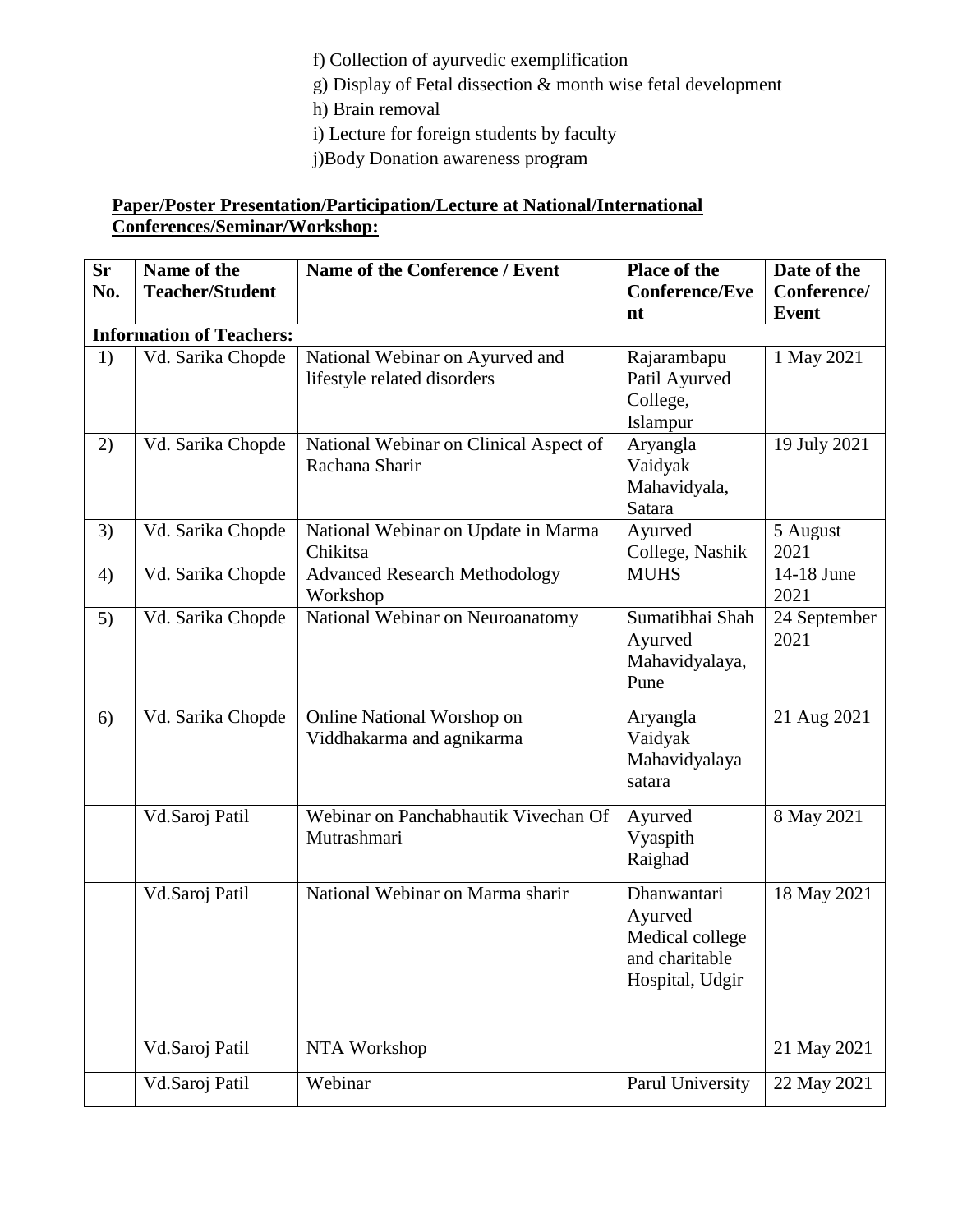| Vd.Saroj Patil                  | Lecture on Mucormycosis in Ayurveda                              | Dr. L.<br>Mahadevan                                                            | 30 May 2021               |
|---------------------------------|------------------------------------------------------------------|--------------------------------------------------------------------------------|---------------------------|
| Vd.Saroj Patil                  | Confidential Work                                                | NTA New Delhi                                                                  | 4 June 2021               |
| Vd.Saroj Patil                  | Applied Aspect And Spiritual aspect Of<br>Sharir                 | Dr. Nilesh Korde                                                               | 8 June 2021               |
| Vd.Saroj Patil                  | <b>Advance Research Methodology</b><br>Workshop                  | TAMV pune                                                                      | 14-19 June<br>2021        |
| Vd.Saroj Patil                  | Online National Worshop on<br>Viddhakarma and agnikarma          | Aryangla<br>Vaidyak<br>Mahavidyalaya<br>satara                                 | 21 Aug 2021               |
| Vd.Saroj Patil                  | National Webinar on Research<br>Methodology in Ayurved           | Ayurved<br><b>Teachers</b><br>Association M.P.<br>Unit                         | 5 Sep 2021                |
| Vd.Saroj Patil                  | National Webinar on Neuroanatomy -<br>2021                       | Sumatibhai Shah<br>Ayurved<br>Mahavidyalaya                                    | 24 September<br>2021      |
| <b>Information of Students:</b> |                                                                  |                                                                                |                           |
|                                 |                                                                  |                                                                                |                           |
| Vd. Poorvashri<br>Pendse        | National Webinar on Panchakarma<br>Therapy – Key to Healthy Life | Dhanwantari<br>Ayurved<br>Medical college<br>and charitable<br>Hospital, Udgir | 30 April<br>2021          |
| Vd. Poorvashri<br>Pendse        | National Webinar on Marma sharir                                 | Dhanwantari<br>Ayurved<br>Medical college<br>and charitable<br>Hospital, Udgir | 18 May<br>2021            |
| Vd. Poorvashri<br>Pendse        | International Yoga Day Awareness Quiz<br>2021                    | Yashwant<br>Ayurvedic<br>college PGT An<br>RC, Kodoli                          | 20 June<br>2021           |
| Vd. Poorvashri<br>Pendse        | Charakbodha - Shastra to Vyavahar                                | Seth Govindji<br>Raoji Ayurved<br>College and<br>Hospital,                     | 9 to 12<br>August<br>2021 |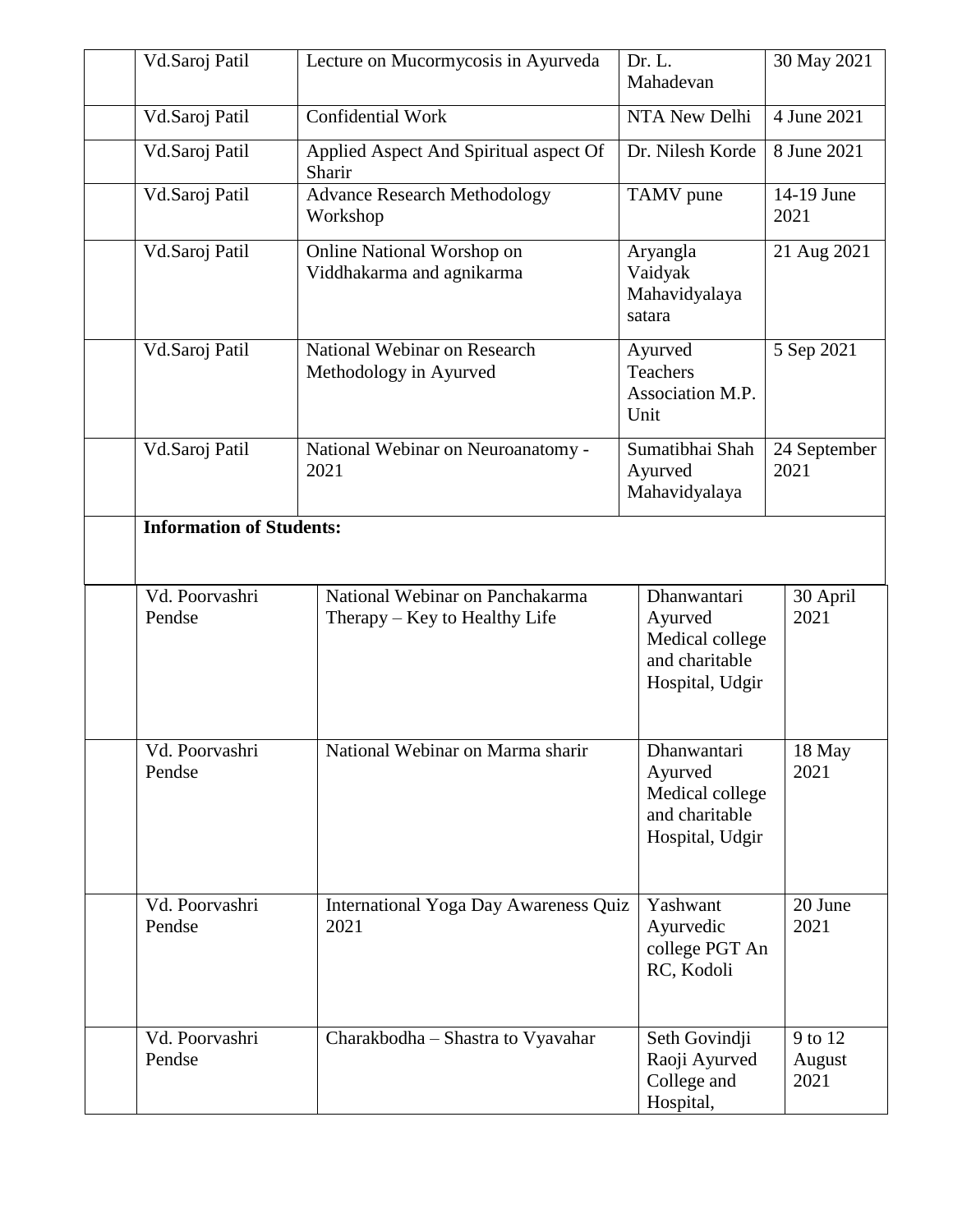|                          |                                                                                                                 | Solapur                                                                        |                                |
|--------------------------|-----------------------------------------------------------------------------------------------------------------|--------------------------------------------------------------------------------|--------------------------------|
| Vd. Poorvashri<br>Pendse | Sasthramadhanam - National Seminar<br>on Ayurveda                                                               | Vagbhatasarani                                                                 | $1$ to $3$<br>November<br>2021 |
| Vd. Poorvashri<br>Pendse | Poster Presentation on Ayurvedic food<br>and drink recipes in Sasthramadhanam -<br>National Webinar on Ayurveda | Vagbhatasarani                                                                 | $1$ to $3$<br>November<br>2021 |
| Vd. Komal Mankar         | National Webinar on Samhita Avalokan                                                                            | Annasaheb<br>Dange Ayurved<br><b>Medical College</b>                           | 23 April<br>2021               |
| Vd. Komal Mankar         | National Webinar on Marma sharir                                                                                | Dhanwantari<br>Ayurved<br>Medical college<br>and charitable<br>Hospital, Udgir | 18 May<br>2021                 |
| Vd. Komal Mankar         | National Webinar on The Hepato<br>Protective Potential of Ayurvedic Drugs                                       | Sau. Shantadevi<br>Vedprakash Patil<br><b>Ayurved College</b>                  | 29 May<br>2021                 |
| Vd. Komal Mankar         | <b>National Level Online Poster</b><br>Competition                                                              | <b>Tilak Ayurved</b><br>Mahavidyalaya                                          | 17 June<br>2021                |
| Vd. Komal Mankar         | 108 Surya Namaskar Competiton                                                                                   | The ashtanga<br><b>Institute Of</b><br>Yoga And<br>Naturopathy                 | 21 June<br>2021                |
| Vd. Komal Mankar         | National Webinar on Role of Rasa<br>Aushadhi in Clinical Practice                                               | APM's Ayurved<br>College Sion,<br>Mumbai                                       | 5 July<br>2021                 |
| Vd. Komal Mankar         | Online National Worshop on<br>Viddhakarma and agnikarma                                                         | Aryangla<br>Vaidyak<br>Mahavidyalaya<br>satara                                 | $21$ Aug<br>2021               |
| Vd. Komal Mankar         | <b>Yoga Certification Board</b>                                                                                 | Ministry of<br>Ayush                                                           | 14 Sep<br>2021                 |
| Vd. Komal Mankar         | National Webinar on Neuroanatomy<br>2021                                                                        | Sumatibhai Shah<br>Ayurved<br>Mahavidyalaya                                    | 24 Sep<br>2021                 |
| Vd. Komal Mankar         | Online Workshop Of Advanced Ski and<br>Hair Serums                                                              | Chaaon<br>Foundation                                                           | <b>30 Nov</b><br>2021          |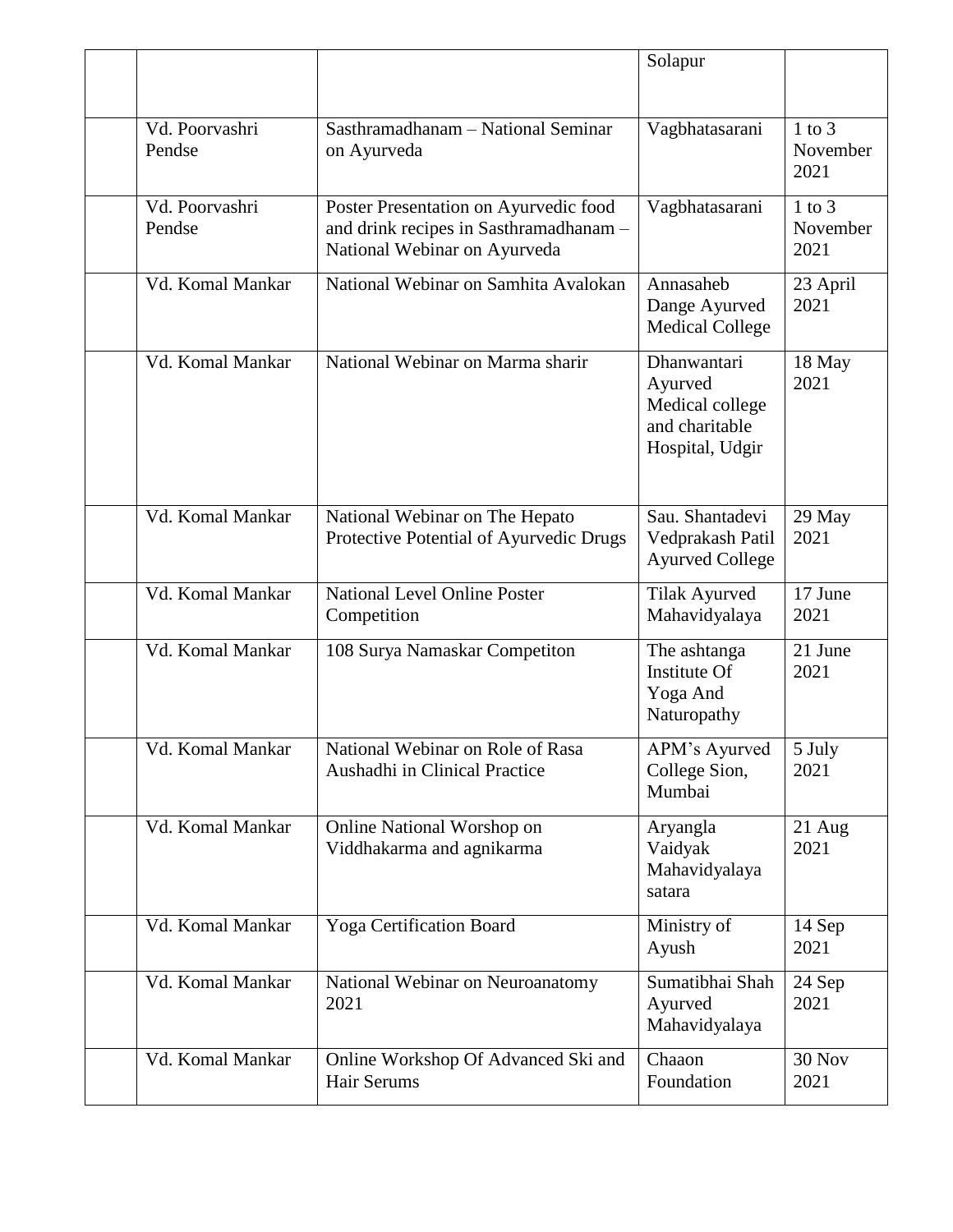|                        |                                                                         | Shade Of Care                                                                  |                         |
|------------------------|-------------------------------------------------------------------------|--------------------------------------------------------------------------------|-------------------------|
| Vd. Tejashree Khot     | National Webinar on Marma sharir                                        | Dhanwantari<br>Ayurved<br>Medical college<br>and charitable<br>Hospital, Udgir | 18 May<br>2021          |
| Vd. Tejashree Khot     | Online national workshop on<br>Viddhakarma and Agnikarma                | Aryangal<br>Vaidyak<br>Mahavidyala,<br>Satara                                  | 21 August<br>2021       |
| Vd. Tejashree Khot     | National Webinar on Neuroanatomy -<br>2021                              | Sumatibhai Shah<br>Ayurved<br>Mahavidyalaya                                    | 24<br>September<br>2021 |
| Vd. Tejashree Khot     | Paper Presentation in International<br>Webinar Sukhapraudha 2021        | Parul University,<br>Vadodara                                                  | 21 October<br>2021      |
| Vd Samruddhi<br>Shinde | National Webinar on Neuroanatomy -<br>2021                              | Sumatibhai Shah<br>Ayurved<br>Mahavidyalaya                                    | 24<br>September<br>2021 |
| Vd. Ankush Bhoye       | National Seminar on Ayurvedic<br>Management of Infertility {vandhyatva} | Tilak Ayurved<br>Mahavidyalaya                                                 | 14<br>February<br>2021  |
| Vd. Ankush Bhoye       | National Webinar on Neuroanatomy -<br>2021                              | Sumatibhai Shah<br>Ayurved<br>Mahavidyalaya                                    | 24<br>September<br>2021 |
| Rohini P. kakde        | Post covid syndrome                                                     | Arya<br>Vaidyashala,<br>Kotakkal                                               | 30/1/2021               |
| Rohini P. kakde        | Applied aspects of Pranvaha srotas                                      | Dhanvantari<br>Ayurved<br>Medical college,<br>Udgir                            | 5/4/2021                |
| Rohini P. kakde        | Role of Ayurveda in Cardiac Disorders                                   | Dhanvantari<br>Ayurved<br>Medical college,<br>Udgir                            | 7/4/2021                |
| Rohini P. kakde        | Samhita Avalokan                                                        | Annasaheb<br>Dange Ayurved<br>College, Ashta                                   | 23/4/2021               |
| Rohini P. kakde        | Clinical aspect of Rachana sharir                                       | <b>SCM</b> Aryangla<br>college, Satara                                         | 19/7/2021               |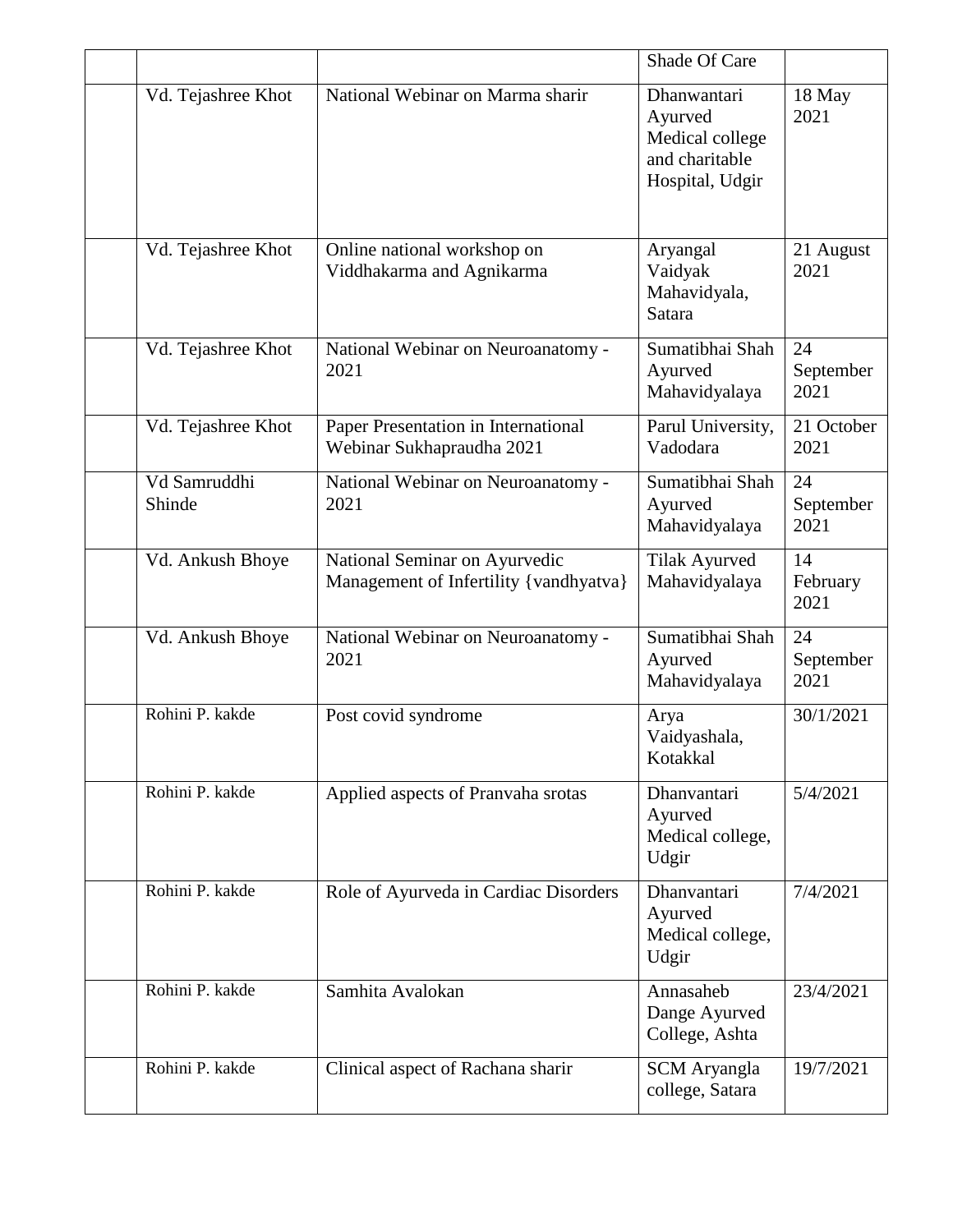| Rohini P. kakde    | Update in Marma chikitsa                             | A.S.S.Nashik                                              | 5/8/2021                  |
|--------------------|------------------------------------------------------|-----------------------------------------------------------|---------------------------|
| Rohini P. kakde    | Charak Samhita sharirsthan online quiz               | Rajsthan<br>Ayurved<br>University,<br>Jodhpur             | 13/8/2021                 |
| Namrata M. Mane    | Role of Ayurveda in Cardiac Disorders                | Dhanvantari<br>Ayurved<br>Medical college,<br>Udgir       | 7/4/2021                  |
| Namrata M. Mane    | Bhaishjyam 2.0                                       | E ayurshala web<br>learning                               | $17 -$<br>27/4/2021       |
| Namrata M. Mane    | Yoga for unity and wellbeing                         | Heartfullness<br>Yoga                                     | 14/3/2021-<br>21/6/2021   |
| Namrata M. Mane    | Clinical aspect of Rachana sharir                    | <b>SCM</b> Aryangla<br>college, Satara                    | 19/7/2021                 |
| Namrata M. Mane    | Update in Marma chikitsa                             | A.S.S.Nashik                                              | 5/8/2021                  |
| Namrata M. Mane    | Chakrabodh-Shastra to vyavhar                        | Govindji Raoji<br>Ayurved<br>College, Solapur             | $9/8/2021 -$<br>12/8/2021 |
| Namrata M. Mane    | Charak Samhita sharirsthan online quiz               | Rajsthan<br>Ayurved<br>University,<br>Jodhpur             | 13/8/2021                 |
| Namrata M. Mane    | Viddhakarma and Agnikarma                            | <b>SCM</b> Aryangla<br>college, Satara                    | 21/8/2021                 |
| Riya R. Bontapalle | Rudhiram - Raktamokshana                             | <b>PRATIGNYA</b>                                          | $2/4/21 -$<br>6/5/21      |
| Riya R. Bontapalle | Kalpabhyas                                           | E-ayurshala E-<br>learning<br>Acadamy                     | $5/5/21 -$<br>15/5/21     |
| Riya R. Bontapalle | Clincal Aspect of Rachana Sharir                     | <b>SCM</b> Aryangla<br>college, Satara                    | 19/7/21                   |
| Riya R. Bontapalle | Charak Chintan                                       | DYP College<br>Pimpri                                     | $24/8/21 -$<br>28/8/21    |
| Maheshwari Terkar  | Fertility Related Issues In Elderly<br>Women - Paper | International<br>Seminar On<br>Kriyakarma by<br>Sameeksha | Nov 2021                  |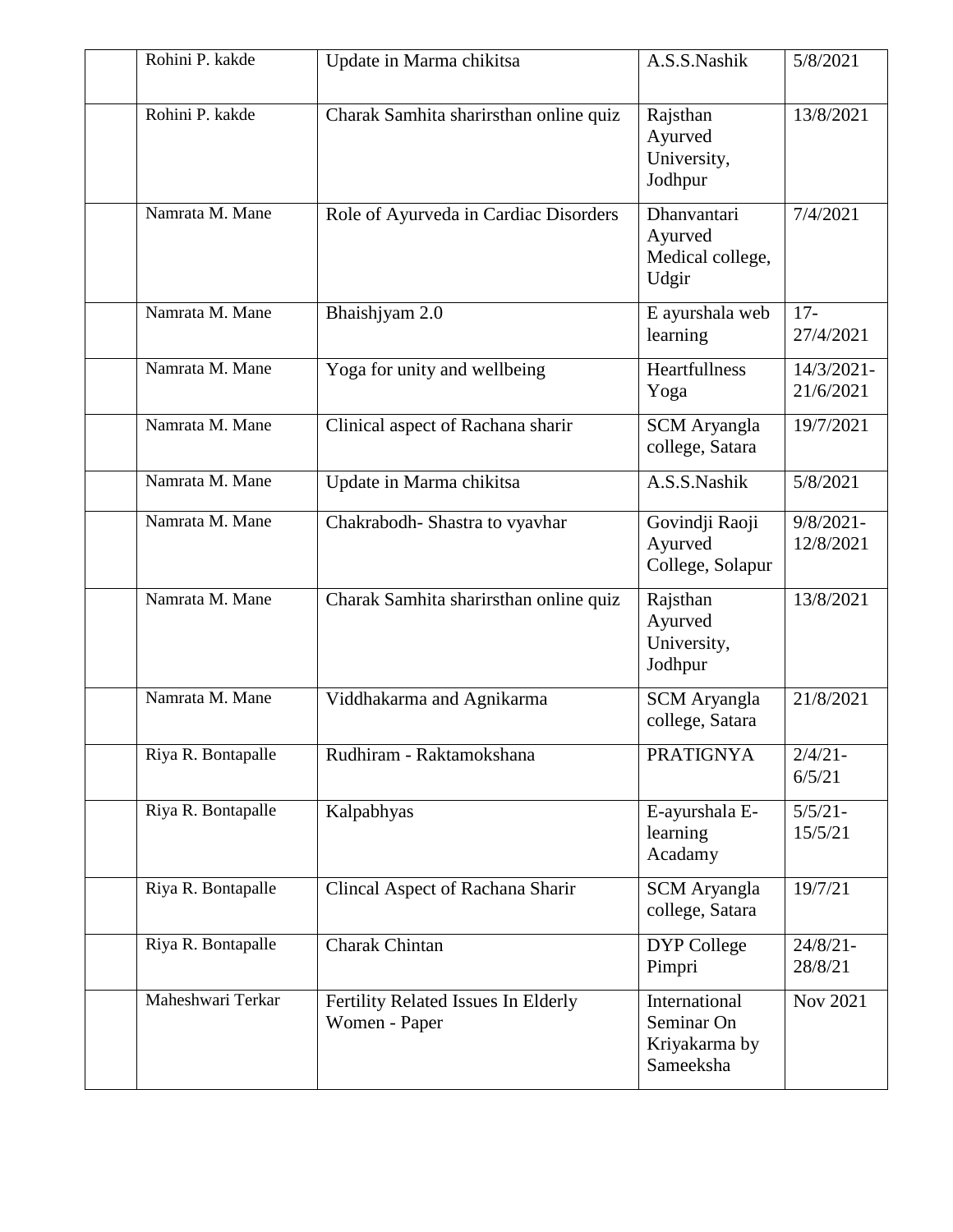| Maheshwari Terkar                 | Quiz compitition                                                                    | Charak Jayanti<br>event Jodhpur,<br>Rajsthan | $13th$ Aug<br>2021                                 |
|-----------------------------------|-------------------------------------------------------------------------------------|----------------------------------------------|----------------------------------------------------|
| Vd. Prajakta Navnath<br>Thorat    | National webinar on Gynaecology (held<br>by Jupiter Ayurved college, Nagpur)        | Online                                       | $14th$ June<br>2021                                |
| Vd. Prajakta Navnath<br>Thorat    | Panchakarma Chikitsa Paddathi series<br>(held by DIKSHA E-Learning)                 | Online                                       | $1st$ Dec<br>$2020 - 12$ <sup>th</sup><br>Feb 2021 |
| Vd. Prajakta Navnath<br>Thorat    | Clinical Anatomy of Udara- Urasogata<br>Marmas (held by DIKSHA E-<br>Learning)      | Online                                       | $21st$ July<br>2021                                |
| Vd. Prajakta Navnath<br>Thorat    | Fetal Skull & Maternal Pelvis (held by<br>DIKSHA E-Learning)                        | Online                                       | $28th$ July<br>2021                                |
| Vd. Prajakta Navnath<br>Thorat    | <b>Basic Research Methodology Workshop</b>                                          | TAMV, Pune                                   | 27th May -<br>$29th$ May<br>2021                   |
| Vd. Prajakta Navnath<br>Thorat    | Basic Life Support Workshop(CPR)                                                    | TAMV, Pune                                   | $1st$ Aug<br>2021                                  |
| Vd. Prajakta<br>Navnath Thorat    | Ayurchintan Lecture & Demostration on<br><b>MARMA CHITIKSA</b>                      | S. savarkar<br>adhyasan Kendra<br>,Pune      | $16$ oct<br>2021                                   |
| Vd. Ruchira Vilas<br>Naik         | National Webinar on Samhita<br>Avalokan(Annasaheb Dange<br>college, sangli)         | Online                                       | 23rd April<br>2021                                 |
| Vd Ruchira Vilas<br>Naik          | National Webinar on Marma<br>Sharir(Dhanwantari Ayurved medical<br>college udgir)   | Online                                       | $18^{TH}$ May<br>2021                              |
| Vd.Ruchira Vilas<br>Naik          | National Webinar on<br>Neuroanatomy(held by MAM'S<br>SSAM, PUNE)                    | Online                                       | $24th$ sep<br>2021                                 |
| Vd.Ruchira Vilas<br>Naik          | National Workshop & Webinar Charak<br>Chintan chitiksa sthan (held by DPU<br>,PUNE) | Online                                       | $24^{th} - 28^{th}$<br>august<br>2021              |
| Vd. Ruchira Vilas<br>Naik         | Vaidya Bhushan Ganesh Shastri Joshi<br>Gurukul webinar Malika                       | Online                                       | $13th$ sept.<br>& 20 <sup>th</sup><br>Sept. 2021   |
| Vd. Bhagyashree<br>Santosh Jadhav | Vaidya Bhushan Ganesh Shastri Joshi<br>Gurukul Webinar Malika                       | Online                                       | $13th$ Sept<br>& 20 <sup>th</sup><br>Sept 2021     |
| Vd. Bhagyashree                   | Basic Research Methodology Workshop                                                 | TAMV, Pune                                   | $26^{th} - 28^{th}$                                |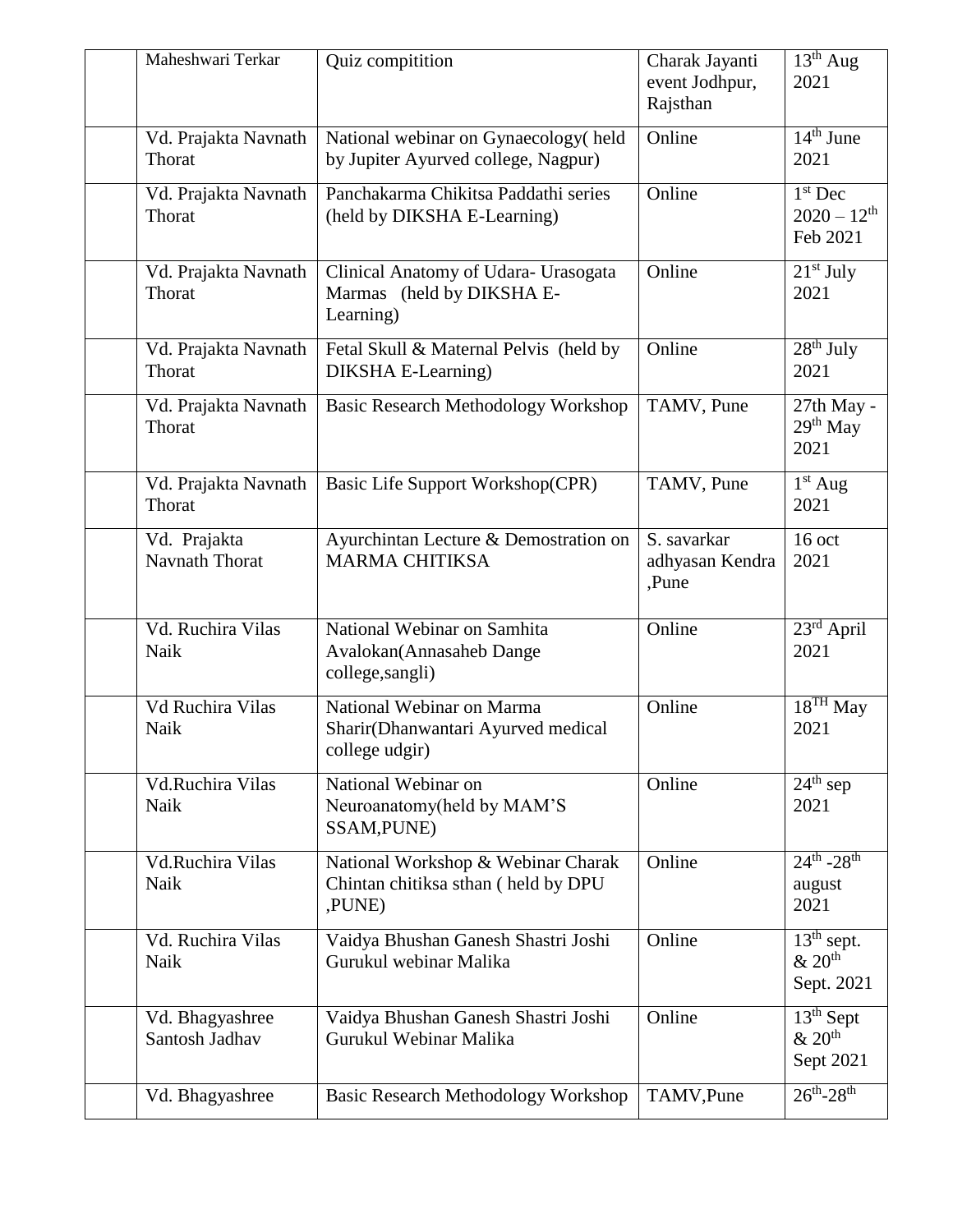| Santosh Jadhav                    |                                                                |                                                                                   | May 2021                           |
|-----------------------------------|----------------------------------------------------------------|-----------------------------------------------------------------------------------|------------------------------------|
| Vd. Bhagyashree<br>Santosh Jadhav | Basic Life Suppot Workshop(CPR)                                | TAMV, Pune                                                                        | $1st$ Aug<br>2021                  |
| Vd Ruchira Vilas<br>Naik          | Ayurchintan Lecture & Demostration on<br><b>MARMA CHITIKSA</b> | Offline<br>Venue-<br>Svatantryaveer<br>savarkar<br>adhyasan Kendra<br>deccan Pune | $16$ oct<br>2021                   |
| Vd. Ruchira Vilas<br>Naik         | <b>Basic Research Methodology Workshop</b>                     | TAMV, Pune                                                                        | $26^{th} - 28^{th}$<br>May 2021    |
| Vd. Ruchira Vilas<br>Naik         | Basic Life Suppot Workshop(CPR)                                | TAMV, Pune                                                                        | $1st$ Aug<br>2021                  |
| Vd. Aarti Balaprasad<br>Kabra     | <b>Basic Research Methodology Workshop</b>                     | TAMV, Pune                                                                        | $27th$ May –<br>$29th$ May<br>2021 |
| Vd. Aarti Balaprasad<br>Kabra     | Ayurchintan Lecture & Demostration on<br><b>MARMA CHITIKSA</b> | Venue-<br>Svatantryaveer<br>savarkar<br>adhyasan Kendra<br>deccan Pune            | $16$ oct<br>2021                   |
| Vd. Aarti Balaprasad<br>Kabra     | Basic Life Suppot Workshop(CPR)                                | TAMV, Pune                                                                        | $1st$ Aug<br>2021                  |
| Vd. Aarti Balaprasad<br>Kabra     | National Workshop on Viddhakarma &<br>Agnikarma                | Online                                                                            | $21st$ Aug<br>2021                 |
| Vd. Aarti Balaprasad<br>Kabra     | National Webinar On Clinical Aspect of<br>Rachana Sharir       | Online                                                                            | $19th$ july<br>2021                |
| Vd. Aarti Balaprasad<br>Kabra     | National Webinar On Ayurvedic<br>Pharmaceutics                 | Online                                                                            | $31st$ Aug<br>2021                 |
| Vd. Manisha<br>Pandurang Sherkar  | Basic Research Methodology Workshop                            | TAMV, Pune                                                                        | $27th$ May –<br>$29th$ May<br>2021 |
| Vd. Manisha<br>Pandurang Sherkar  | Basic Life Suppot Workshop(CPR)                                | TAMV, Pune                                                                        | $1st$ Aug<br>2021                  |
| Vd. Manisha<br>Pandurang Sherkar  | Ayurchintan Lecture & Demostration on<br><b>MARMA CHITIKSA</b> | Venue-<br>Svatantryaveer<br>savarkar<br>adhyasan Kendra<br>deccan Pune            | $16$ oct<br>2021                   |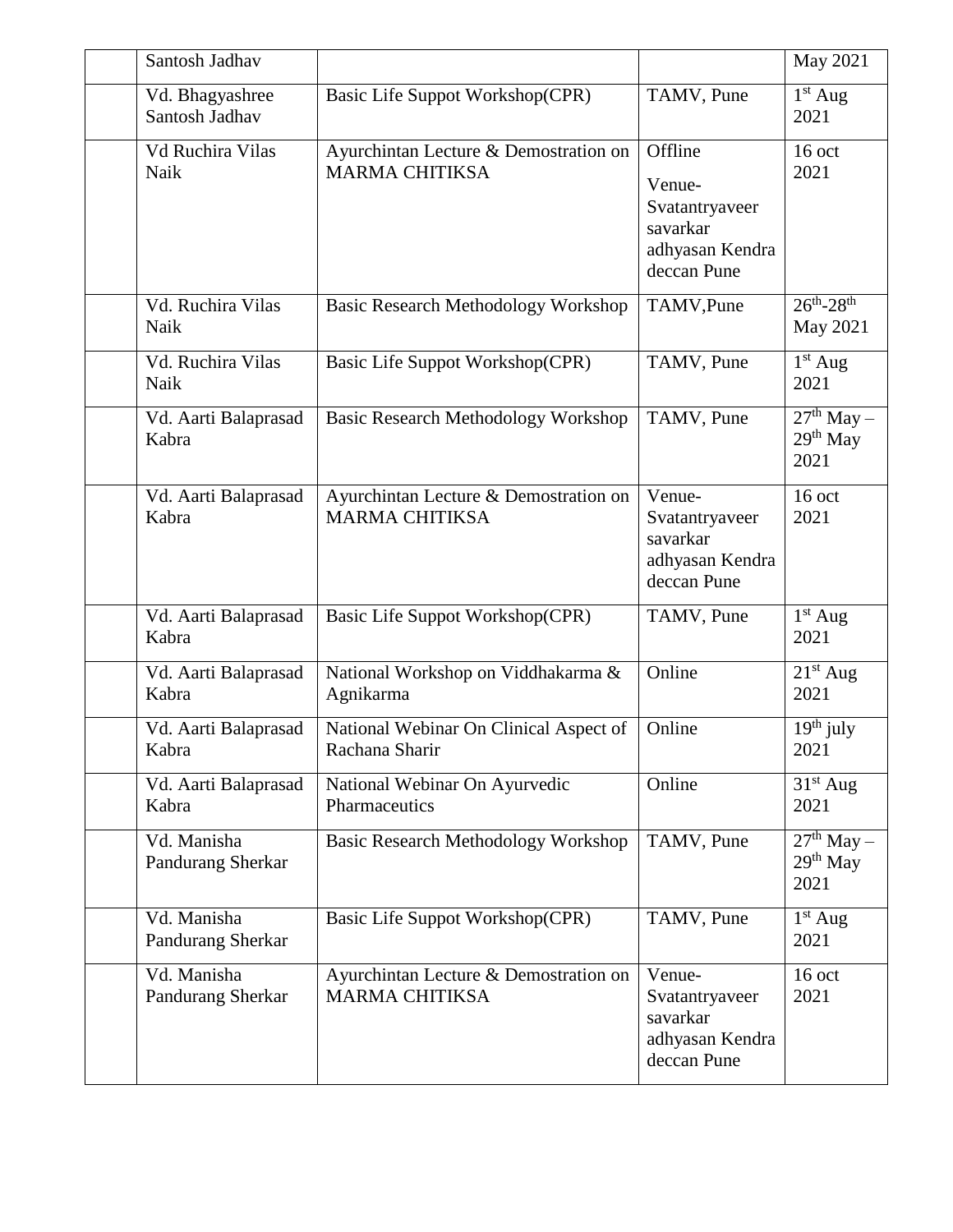#### **1) State /National /International level prizes/Awards (Academic, Cultural, and Sports)**

| Sr No.                          | Name of the<br><b>Teacher/Student</b>  | $\frac{1}{2}$<br>Name of the Award                              | <b>State/National   Place</b> |            |
|---------------------------------|----------------------------------------|-----------------------------------------------------------------|-------------------------------|------------|
|                                 | <b>Information of Teachers:</b>        |                                                                 | /International                |            |
|                                 |                                        |                                                                 |                               |            |
| <b>Information of Students:</b> |                                        |                                                                 |                               |            |
| $\mathbf{1}$                    | Vd. Namrata Mane                       | Best poster Organ donation campaign                             | State                         | TAMV, Pune |
| 2.                              | Vd. Maheshwari<br>Terkar               | Best poster Organ donation campaign                             | State                         | TAMV, Pune |
|                                 |                                        |                                                                 |                               |            |
|                                 | 1) Late Vaidya P. G. Nanal Competition |                                                                 |                               |            |
| <b>Poster Competition</b>       |                                        |                                                                 |                               |            |
| 1)                              |                                        |                                                                 |                               |            |
| 2)                              |                                        |                                                                 |                               |            |
| <b>Essay Competition</b>        |                                        |                                                                 |                               |            |
|                                 |                                        |                                                                 |                               |            |
| <b>Case Taking</b>              |                                        |                                                                 |                               |            |
|                                 |                                        |                                                                 |                               |            |
|                                 |                                        |                                                                 |                               |            |
|                                 | <b>Extempore Competition</b>           |                                                                 |                               |            |
| $\mathbf{1}$                    |                                        |                                                                 |                               |            |
|                                 |                                        |                                                                 |                               |            |
| <b>Paper Presentation</b>       |                                        |                                                                 |                               |            |
|                                 |                                        |                                                                 |                               |            |
|                                 |                                        | Spandan MUHS Cultural / Ashwamedh sports / Other Competitions - |                               |            |
| 1)                              |                                        |                                                                 |                               |            |
| 2)                              |                                        |                                                                 |                               |            |

## **4) Research Activities: (State/Central Govt. & MUHS funded/sponsored only) (submit information regarding completed projects only) - NA**

| Sr. No. | Name Of the<br><b>Teacher/Student</b> | Name of the project | <b>Project</b><br>sanctioning | Year |
|---------|---------------------------------------|---------------------|-------------------------------|------|
|         |                                       |                     | authority                     |      |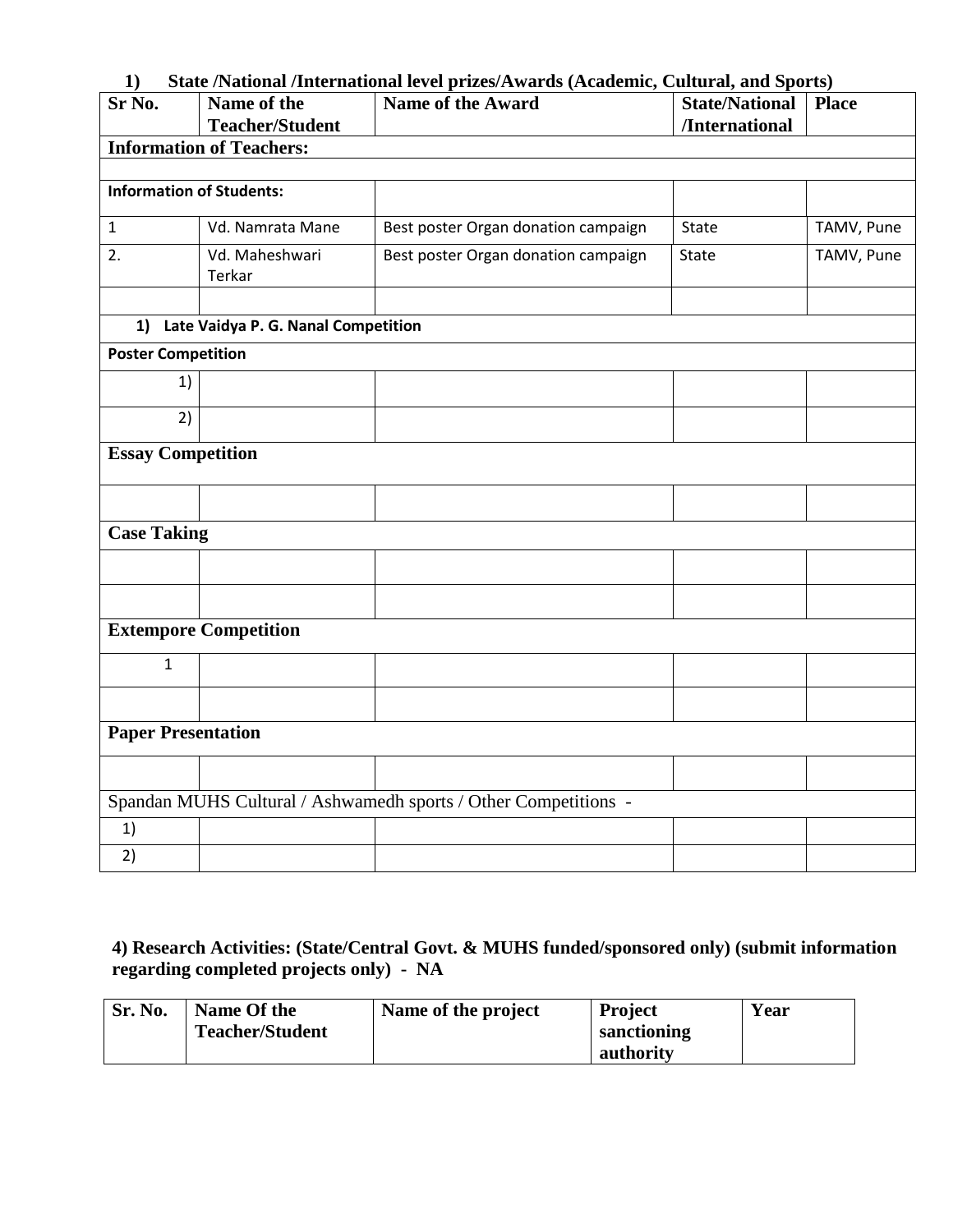|                                                  | <b>Information of Teachers:</b> |  |  |  |  |
|--------------------------------------------------|---------------------------------|--|--|--|--|
|                                                  |                                 |  |  |  |  |
| Participation of Students in Research activities |                                 |  |  |  |  |
|                                                  |                                 |  |  |  |  |

## **5) Publications (At State/National/International journals only)**

| <b>Sr</b><br>No. | Name of the<br><b>First Author</b>   | <b>Subject of Paper</b>                                                                | Name of journal                                          | Date of<br><b>Publication</b> |  |  |
|------------------|--------------------------------------|----------------------------------------------------------------------------------------|----------------------------------------------------------|-------------------------------|--|--|
|                  | <b>Information of Teachers:</b>      |                                                                                        |                                                          |                               |  |  |
| 1)               | Vd Harshad<br>Kulkarni               | A Conceptual study of Sharir of<br>Shukradhatu with its relation in<br>Klaibya         | Ayurvidya                                                | December<br>2021              |  |  |
| 2)               | Dr Prajkta<br>Kulkarni(co<br>author) | Review of Sarparikshan &<br>Importance of Asthi Sarata<br>parikshan in Ayurveda        | World journal of<br>Pharmaceutical &<br>medical research | 2022                          |  |  |
| 3)               |                                      |                                                                                        |                                                          |                               |  |  |
| 4)               |                                      |                                                                                        |                                                          |                               |  |  |
|                  | <b>Information of Students:</b>      |                                                                                        |                                                          |                               |  |  |
| 1)               | Vd.<br>Maheshwari<br>Terkar          | Review of Sarparikshan &<br><b>Importance of Asthi Sarata</b><br>parikshan in Ayurveda | World journal of<br>Pharmaceutical &<br>medical research | 2022                          |  |  |
| 2)               | Vd. Namrata M.<br>Mane               | A critical review on<br>'Mahastrotas' & its applied<br>aspect                          | WJPR journal                                             | $4th$ Apr 2021                |  |  |
| 3)               | Vd. Namrata M.<br>Mane               | A conceptual study of 'Kesha<br>sharir' in Ayurveda                                    | Ayurvidya                                                | <b>July 2021</b>              |  |  |
| 4)               | Vd. Rohini<br>Kakde                  | A review on clinical importance<br>of Snayu Marma According to<br>Ayurveda             | <b>WJPMR</b>                                             | 2021                          |  |  |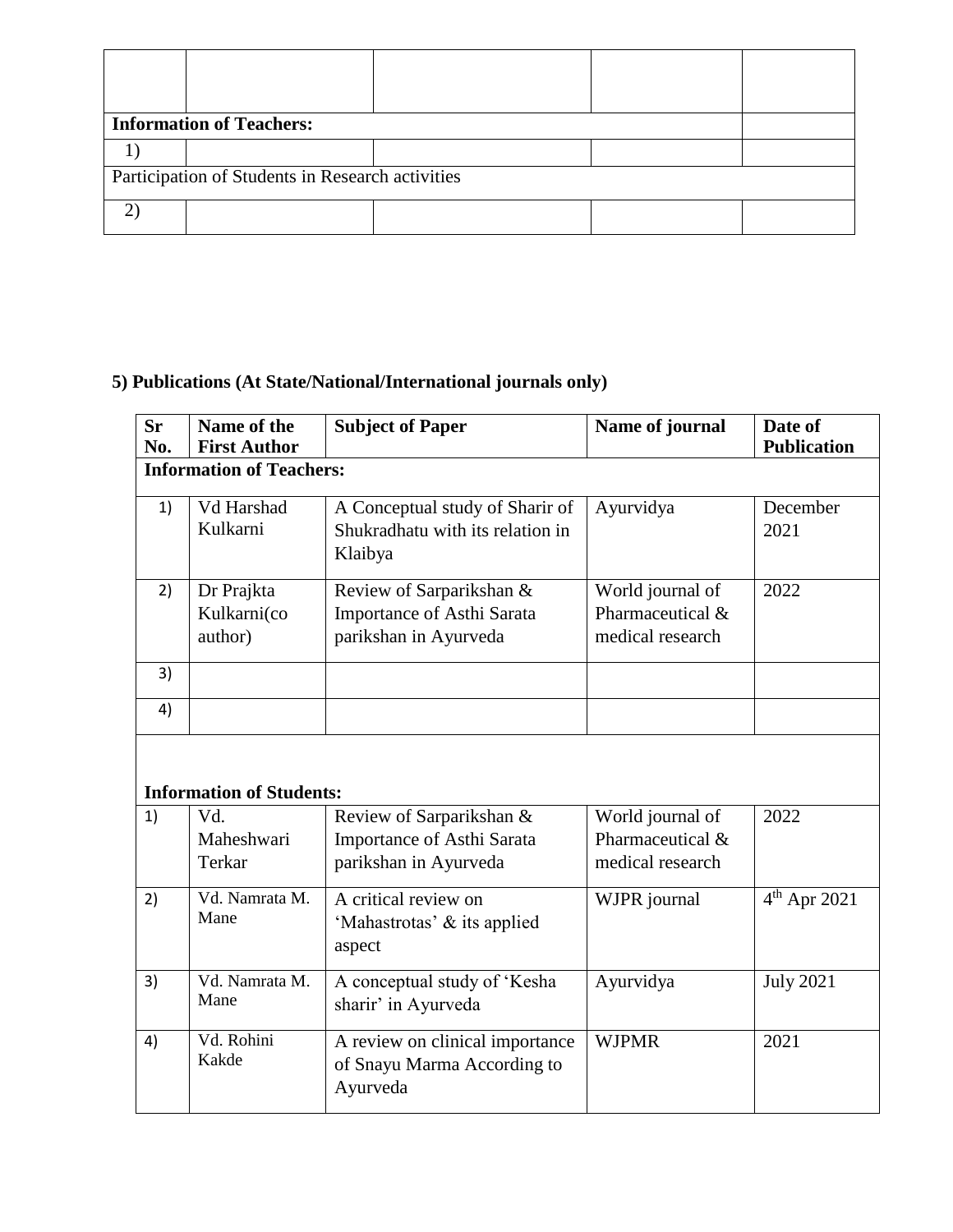| h<br>u |  |  |
|--------|--|--|

## **6) Extra Curricular / Academic activities:NA**

| <b>Sr</b><br>No. | <b>Department</b> | <b>Type of Activity</b> | Year |
|------------------|-------------------|-------------------------|------|
|                  |                   |                         |      |
|                  |                   |                         |      |

## **7) Guest Lectures organized in the college: NA**

| <b>Sr</b> | Name of the topic                                     | <b>Name of the Resource Person</b> | <b>Date</b>                     |
|-----------|-------------------------------------------------------|------------------------------------|---------------------------------|
| No.       |                                                       |                                    |                                 |
| $_{1}$    | Viddha Chikitsa Lecture<br>and demo                   | Vd. Chandrakumar Deshmukh          | 6 August<br>2021                |
| 2)        | Panchabhautik Udar<br>parikshan and Rachana<br>Sharir | Vd. Mehboob Patel                  | 24 August<br>2021               |
| 3)        | Srotas Sharir to chikitsa                             | Vd Juvekar                         | $1$ to $3$<br>September<br>2021 |

## **8) Educational Visits:NA**

| <b>Sr</b><br>No. | <b>Department</b> | Name of the centre | Year |
|------------------|-------------------|--------------------|------|
|                  |                   |                    |      |

9) Invitation as a guest Lecturer/Faculty/ Resource person

| <b>Sr</b> | Name of the topic              | <b>Name of the Resource Person</b> | <b>Venue</b> | <b>Date</b> |
|-----------|--------------------------------|------------------------------------|--------------|-------------|
| No.       |                                |                                    |              |             |
| -1        | Computer Skills -              | Vd. Sarika Chopde                  | TAMV,        | 12 March    |
|           | <b>Transitional Curriculum</b> |                                    | Pune         | 2021        |
|           | of Ayurved                     |                                    |              |             |
| 2         | <b>Organ Donation</b>          | Vd. Sarika Chopde                  | TAMV,        | 15 April    |
|           |                                |                                    | Pune         | 2021        |
|           | <b>Teaching And Learning</b>   | Vd. Saroj Patil                    | <b>RAV</b>   | 28 Jan      |
|           | - Sira Dhamni Strotas          |                                    | <b>New</b>   | 2021        |
|           | Sharir                         |                                    | Delhi        |             |
| 2         | <b>Transitional Program</b>    | Vd. Saroj Patil                    | TAMV,        | 15 March    |
|           | new admitted UG                |                                    | Pune         | 2021        |
|           | students                       |                                    |              |             |
| 3         | <b>Guest Lecture On</b>        | Vd. Saroj Patil                    | Jodhpur      | 14 July     |